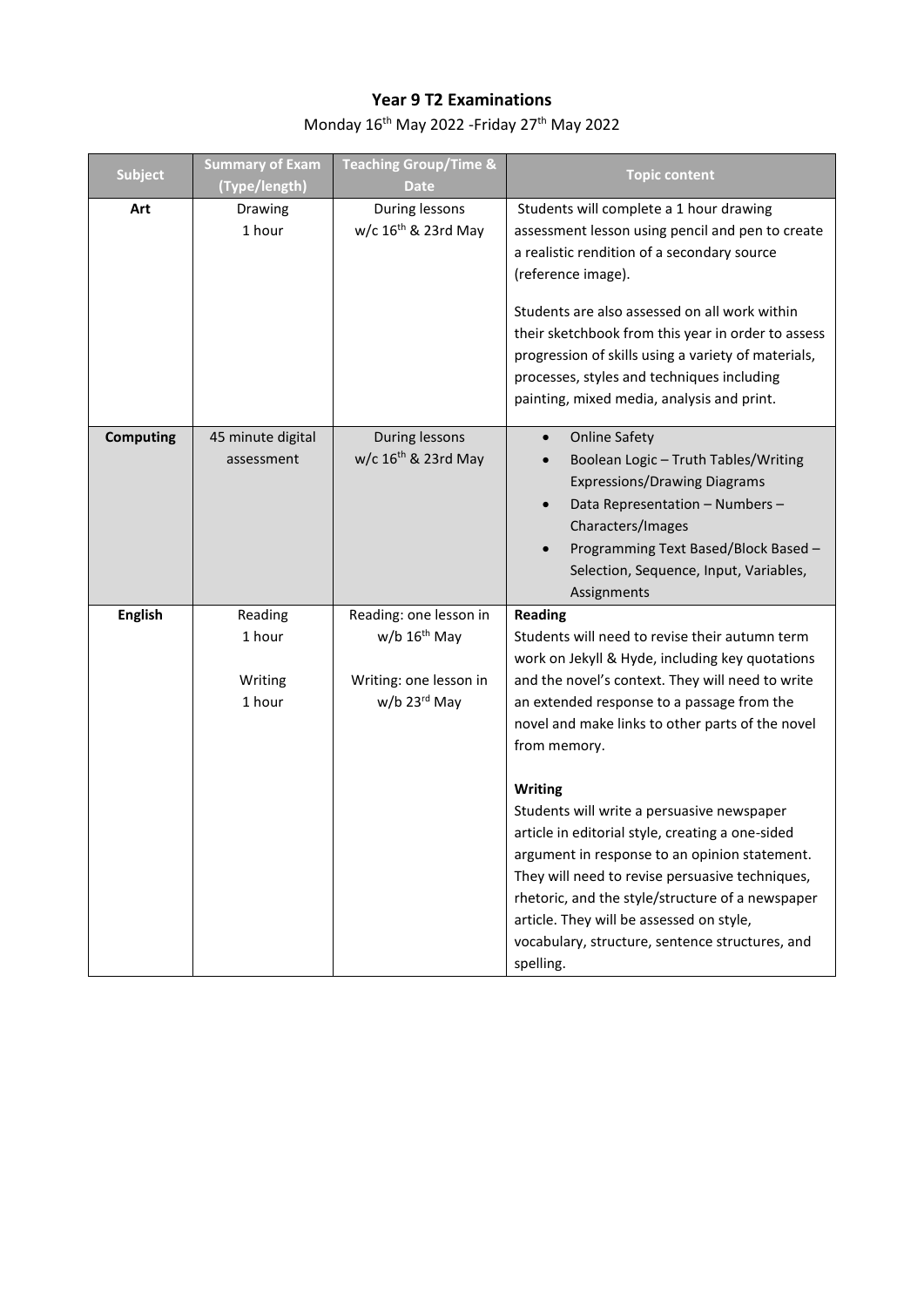| <b>Subject</b> | <b>Summary of Exam</b><br>(Type/length) | <b>Teaching Group/Time &amp;</b><br><b>Date</b> | <b>Topic content</b>                                            |
|----------------|-----------------------------------------|-------------------------------------------------|-----------------------------------------------------------------|
| French         | Lesson 1 and 2                          | 9X and 9Y groups                                | 9X and 9Y groups                                                |
|                | speaking                                |                                                 | The assessments will assess all 4 skills (listening,            |
|                | assessments                             | 4/5 lessons will be used                        | reading, writing and speaking).                                 |
|                |                                         | between                                         |                                                                 |
|                | Lesson 3 Listening                      | Monday 16 <sup>th</sup> May 2022                | The topics that will come up are:                               |
|                | and reading                             | - Friday 27 <sup>th</sup> May 2022              | Module 1 - family and friends relationships                     |
|                | 1 hour                                  |                                                 | Module 2 - new technologies                                     |
|                |                                         |                                                 | <b>Module 3</b> $-$ free time and food (we will be              |
|                | Lesson 4                                |                                                 | covering this in the next few weeks)                            |
|                | Writing                                 |                                                 | To revise well students should go on                            |
|                | 30/35 minutes                           |                                                 | www.kerboodle.com, they have a login for it,                    |
|                |                                         |                                                 | they will find lots of interactive resources,                   |
|                |                                         |                                                 | listening activities and all the vocabulary lists               |
|                |                                         |                                                 | they need to know.                                              |
|                |                                         |                                                 | The T2 assessment folder on quizlet.com                         |
|                |                                         |                                                 | contains all the lists of vocabulary students need              |
|                |                                         |                                                 | to know                                                         |
|                |                                         |                                                 | https://quizlet.com/FrenchBCCC/folders/t2-                      |
|                |                                         |                                                 | assessments-revision?x=1xqt&i=yjxm5                             |
|                |                                         |                                                 | The website below also contains helpful                         |
|                |                                         |                                                 | information https://frenchbc.weebly.com/t2-                     |
|                |                                         |                                                 | blog.html                                                       |
| Geography      | Digital Exam                            | 9X1                                             | Students will be tested on the Geographical                     |
|                | (50 minutes)                            | Monday 16 <sup>th</sup> May, P2                 | knowledge, understanding and skills they have                   |
|                |                                         |                                                 | developed at Key Stage 3. The main assessment                   |
|                |                                         | 9X2                                             | focus will be the country of Iceland and students               |
|                |                                         | Thursday 19 <sup>th</sup> May, P5               | will be issued with a comprehensive revision                    |
|                |                                         |                                                 | checklist ahead of the Easter Holidays.                         |
|                |                                         | 9X3                                             |                                                                 |
|                |                                         | Wednesday 18 <sup>th</sup> May,<br><b>P5</b>    | <b>Key Content:</b><br>Iceland key geographical characteristics |
|                |                                         |                                                 | Plate tectonic theory                                           |
|                |                                         | 9Y1                                             | Plate boundaries and associated                                 |
|                |                                         | Friday 20 <sup>th</sup> May, P1                 | landforms.                                                      |
|                |                                         |                                                 | Volcanoes - types, formation and key                            |
|                |                                         | 9Y2                                             | features                                                        |
|                |                                         | Wednesday 18 <sup>th</sup> May,                 | Eyjafjallajökull Volcano 2010 - causes,                         |
|                |                                         | P4                                              | effects, management.                                            |
|                |                                         |                                                 | Living in tectonic areas - prediction,                          |
|                |                                         | 9W1                                             | planning, preparation and mitigation.                           |
|                |                                         | Thursday 19 <sup>th</sup> May, P3               | Energy - types, benefits / disadvantages.                       |
|                |                                         |                                                 | Tourism in Iceland.                                             |
|                |                                         | Monday 16 <sup>th</sup> May, P2                 |                                                                 |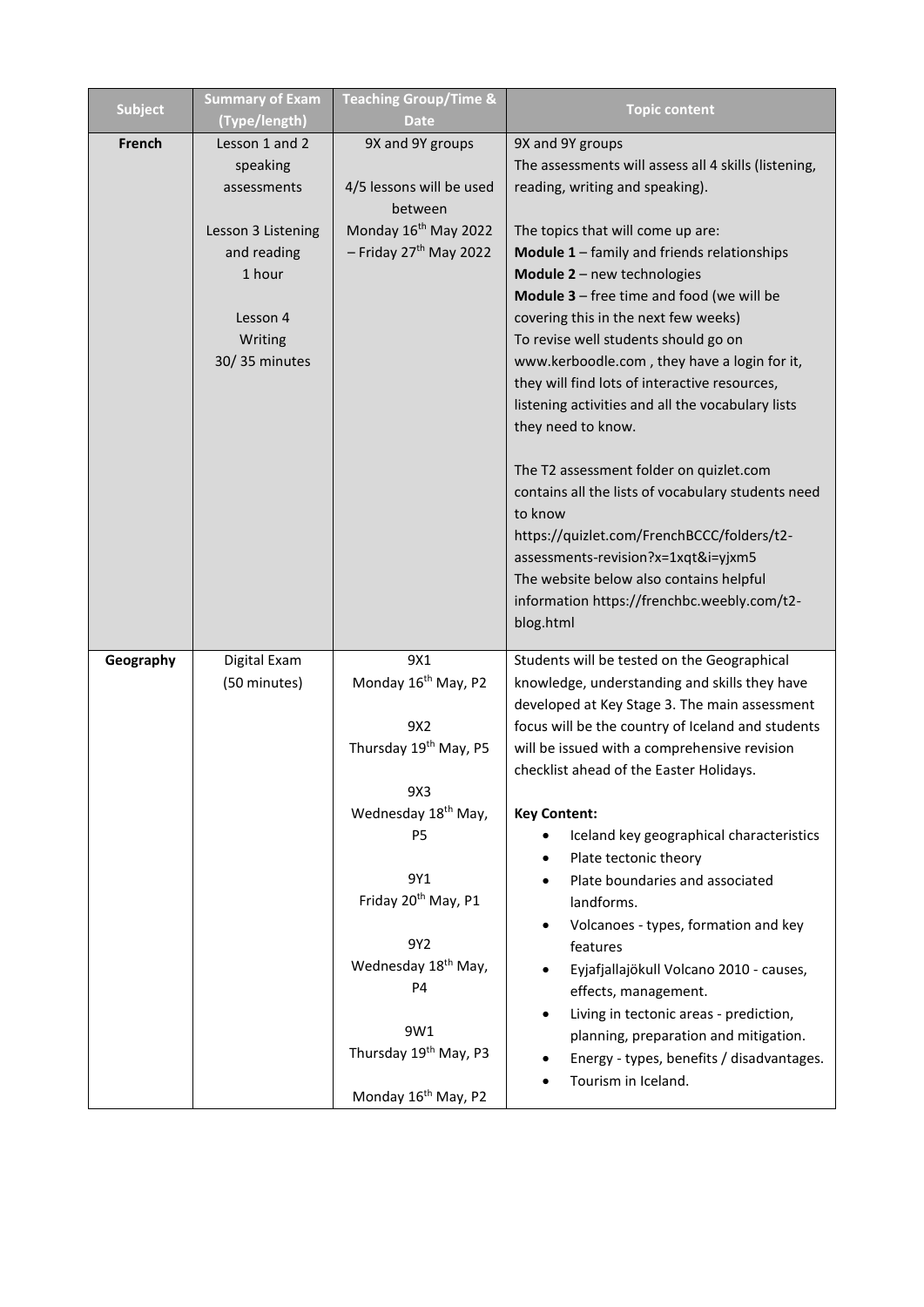| <b>Subject</b>     | <b>Summary of Exam</b> | <b>Teaching Group/Time &amp;</b> | <b>Topic content</b>                               |
|--------------------|------------------------|----------------------------------|----------------------------------------------------|
|                    | (Type/length)          | <b>Date</b>                      |                                                    |
| <b>History</b>     | Written                | 9x1                              | Causes of WW2<br>$\bullet$                         |
|                    | Assessment             | Tuesday 17th May                 | <b>Treaty of Versailles</b>                        |
|                    | 1 hour 30 mins         | Friday 20 <sup>th</sup> May      | <b>Great Depression</b>                            |
|                    |                        |                                  | League of Nations                                  |
|                    | Part 1: Knowledge      | 9x2                              | <b>Hitler's Actions</b>                            |
|                    |                        | Monday 16 <sup>th</sup> May      | Appeasement                                        |
|                    | Part 2: Source         | Wednesday 18 <sup>th</sup> May   | Nazi-Soviet Pact                                   |
|                    | analysis               | 9x3                              |                                                    |
|                    |                        | Monday 16 <sup>th</sup> May      | Analysis of Sources and Interpretations            |
|                    | Part 3: Evaluation     | Thursday 19th May                |                                                    |
|                    | of Interpretations     |                                  |                                                    |
|                    | and Extended           | 9Y1                              |                                                    |
|                    | <b>Written Task</b>    | Monday 16 <sup>th</sup> May      |                                                    |
|                    |                        | Thursday 26 <sup>th</sup> May    |                                                    |
|                    |                        |                                  |                                                    |
|                    |                        | 9Y2                              |                                                    |
|                    |                        | Monday 16 <sup>th</sup> May      |                                                    |
|                    |                        | Monday 23rd May                  |                                                    |
|                    |                        |                                  |                                                    |
|                    |                        | 9W1                              |                                                    |
|                    |                        | Tuesday 17 <sup>th</sup> May     |                                                    |
|                    |                        | Wednesday 18 <sup>th</sup> May   |                                                    |
|                    |                        | 9W2                              |                                                    |
|                    |                        | Tuesday 17th May                 |                                                    |
|                    |                        | Tuesday 24 <sup>th</sup> May     |                                                    |
| <b>Mathematics</b> |                        |                                  | Please see separate revision guidance              |
|                    |                        |                                  | document.                                          |
|                    |                        |                                  |                                                    |
| <b>Physical</b>    | Head/Hands/Heart       | 9X                               | Students will be assessed across 3 strands of the  |
| <b>Education</b>   | practically assessed   | Monday P5/6                      | curriculum. Head (decision making and              |
|                    |                        |                                  | Knowledge) Hands (technical skills) Heart          |
|                    |                        | <b>9Y</b>                        | (commitment, communication and leadership).        |
|                    |                        | Friday P3/4                      |                                                    |
|                    |                        |                                  | Assessment will focus on grades 1-10 on the        |
|                    |                        |                                  | K3PE assessment descriptors that are displayed     |
|                    |                        |                                  | all over the PE department, classrooms and         |
|                    |                        |                                  | facilities. The assessment will lead on from T1    |
|                    |                        |                                  | assessments and students will be graded on this    |
|                    |                        |                                  | progress. This information is and will continue to |
|                    |                        |                                  | be consistently shared with children.              |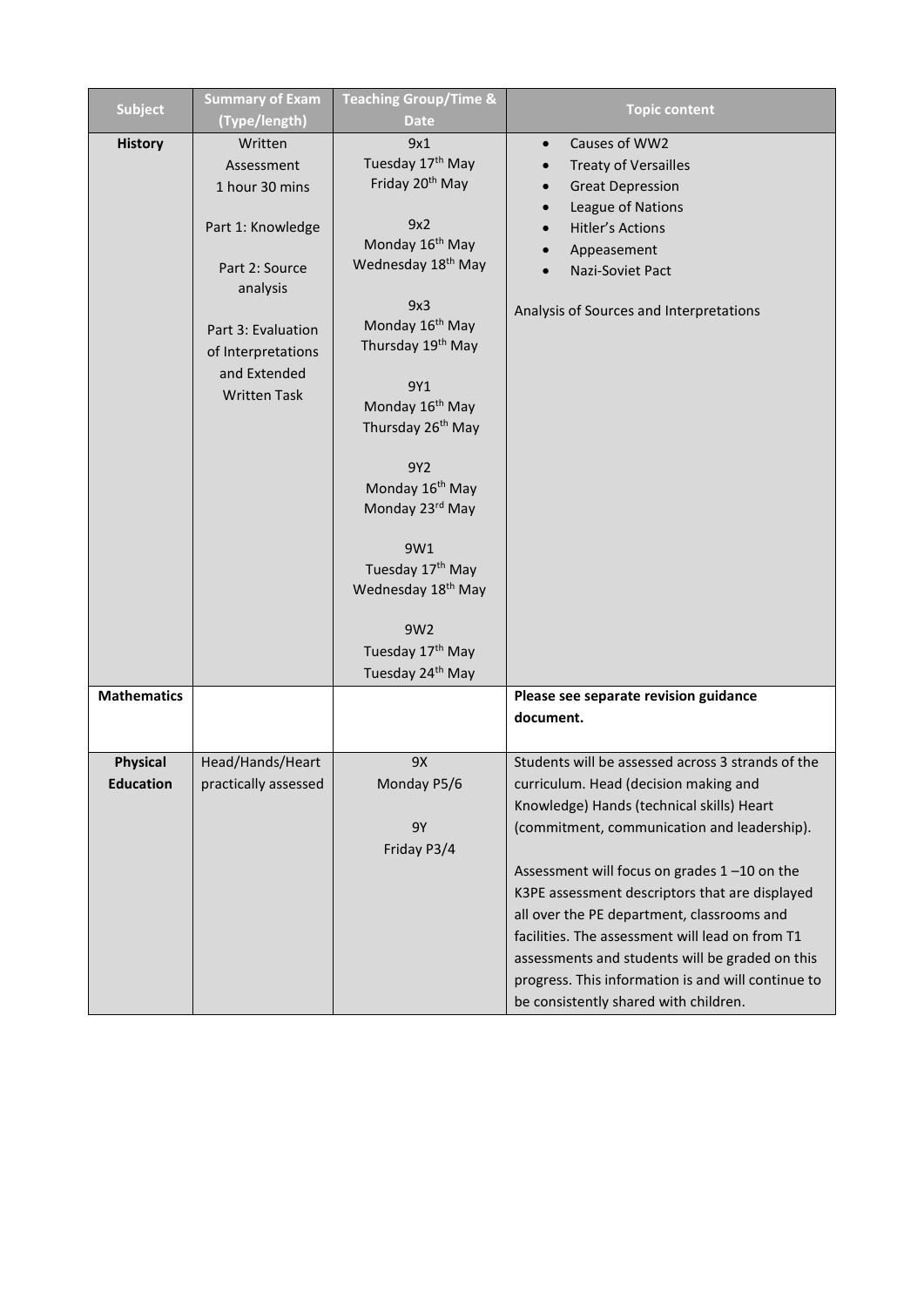| <b>Subject</b>   | <b>Summary of Exam</b> | <b>Teaching Group/Time &amp;</b> | <b>Topic content</b>                               |
|------------------|------------------------|----------------------------------|----------------------------------------------------|
|                  | (Type/length)          | <b>Date</b>                      |                                                    |
| <b>Religious</b> | During Lessons.        | w/b May 23rd                     | Year 9 will be completing an assessment which      |
| <b>Education</b> | Written                | 1 lesson.                        | covers the course content from this academic       |
|                  | Assessment             | Suggested:                       | year. As our KS3 curriculum is spiraled the        |
|                  |                        |                                  | conceptual pegs continue to be familiar points     |
|                  | 45 Minutes             | Week 2                           | for pupil, which sets them up for positive         |
|                  |                        | Wednesday                        | attitudes to learning and success.                 |
|                  |                        | P1 9x2                           |                                                    |
|                  |                        | P2 9y1                           | The assessment will focus on the range of skills   |
|                  |                        | P5 9y2                           | needed for success in RE:                          |
|                  |                        |                                  | Knowledge                                          |
|                  |                        | Friday                           | Contextualization                                  |
|                  |                        | P19W1/9W2                        | Communication                                      |
|                  |                        | P2 9X1                           | Analysis and Evaluation                            |
|                  |                        | P5 9X3                           |                                                    |
|                  |                        |                                  | The information regarding the assessment will be   |
|                  |                        |                                  | shared with students through their classroom       |
|                  |                        |                                  | teachers and referred to in the revision materials |
|                  |                        |                                  | Topics include:                                    |
|                  |                        |                                  | Unit 1- Challenges to Living Justly                |
|                  |                        |                                  | <b>Conceptual Pegs:</b>                            |
|                  |                        |                                  | a) CST                                             |
|                  |                        |                                  | b) Society- harmony, peace                         |
|                  |                        |                                  | Unit 2- Value of Life                              |
|                  |                        |                                  | <b>Conceptual Pegs</b>                             |
|                  |                        |                                  | a) Sanctity of Life                                |
|                  |                        |                                  | Unit 3- Does God exist                             |
|                  |                        |                                  | <b>Conceptual Pegs</b>                             |
|                  |                        |                                  | a) theodicy                                        |
|                  |                        |                                  | b) evil as evidence for no God.                    |
|                  |                        |                                  |                                                    |
|                  |                        |                                  | Unit 4- How is the Catholic Church unique          |
|                  |                        |                                  | <b>Conceptual Pegs</b>                             |
|                  |                        |                                  | a) Hierarchy, Role of the Pope, Magisterium.       |